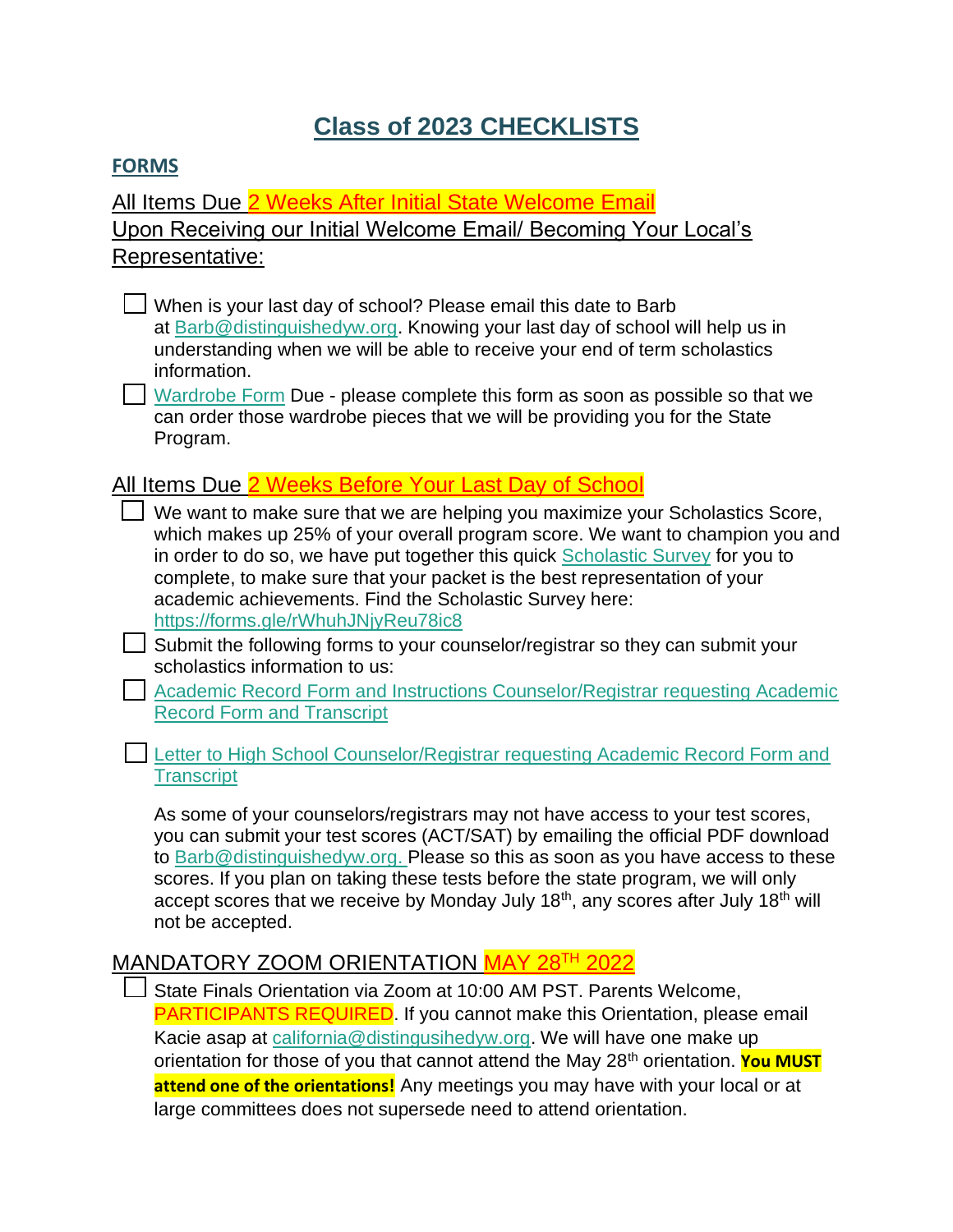## All Items Due JUNE 4TH 2022

**•** [State Participant Agreement](http://ca.distinguishedyw.org/wp-content/uploads/sites/5/2016/04/2023-State-Participant-Agreement_eSign_3.2022.pdf) Due to [participantchairca@distinguishedyw.org](mailto:participantchairca@distinguishedyw.org)

**•** Proof of U.S. citizenship (a birth certificate or passport) or permanent residency status (a green card) Due- scanned or take a picture and email to [participantchairca@distinguishedyw.org](mailto:participantchairca@distinguishedyw.org)

- **•• [Health Form](http://ca.distinguishedyw.org/wp-content/uploads/sites/5/2016/04/Health-Form_04.2021.pdf) & Copy of Insurance Card & Copy of Covid Vaccination Card (if** applicable) (scanned or email picture) Due. On the Health Form there is an area to check boxes for each over-the-counter medication that may be administered. If you would like to list in this section other medications that can be administered, such as Advil or Midol, please do this here.
- **•• [Host Family & Meal Form](https://docs.google.com/forms/d/e/1FAIpQLSevUxzlaLsy0EfH49p3LENBeQwCsZzY2TbQs7vyuppiNgH16A/viewform?usp=sf_link) Due Complete Online by [Clicking Here.](https://docs.google.com/forms/d/e/1FAIpQLSevUxzlaLsy0EfH49p3LENBeQwCsZzY2TbQs7vyuppiNgH16A/viewform?usp=sf_link) This is for your** host family to get to know you better and so we know if you have any dietary restrictions.

## All Items Due JUNE 11<sup>TH</sup> 2022

- **Preview Talent Video Due (see below for instructions) to** [kacie@distinguishedyw.org](mailto:kacie@distinguishedyw.org)
- **[Talent Info Sheet](https://docs.google.com/forms/d/e/1FAIpQLScPbDN5FDjekd2sGh-MhvLnSncbX2lfQdYtmRGfAo6mwbD4Wg/viewform?usp=sf_link) Due**

## All Items Due JUNE 18<sup>TH</sup> 2022

- **•** Program Book Photo: [participantchairca@distinguishedyw.org](mailto:participantchairca@distinguishedyw.org)
- **Fig. 15** If taken by professional Photographer, please also complete and submit the *Photo* [Release Form](http://ca.distinguishedyw.org/wp-content/uploads/sites/5/2016/04/Photo-Release-DYW-CA.pdf) to [participantchairca@distinguishedyw.org](mailto:participantchairca@distinguishedyw.org)

## All Items Due <mark>JULY 1<sup>st</sup> 2022</mark>

**•** At Large/ Qualifier License Fee Due Total Amount of \$500

**Figure 2** Please submit payment either by mail or online via the PayPal link below:

- o Distinguished Young Women of California c/o Jared Tonks 5060 California Ave, Suite 800 Bakersfield, CA 93309
- o PayPal Link:<https://www.paypal.com/us/fundraiser/charity/1269613>

**•** If you use PayPal link, please email us at [california@distinguishedyw.org](mailto:california@distinguishedyw.org) letting us know. Please make checks payable to Distinguished Young Women of California.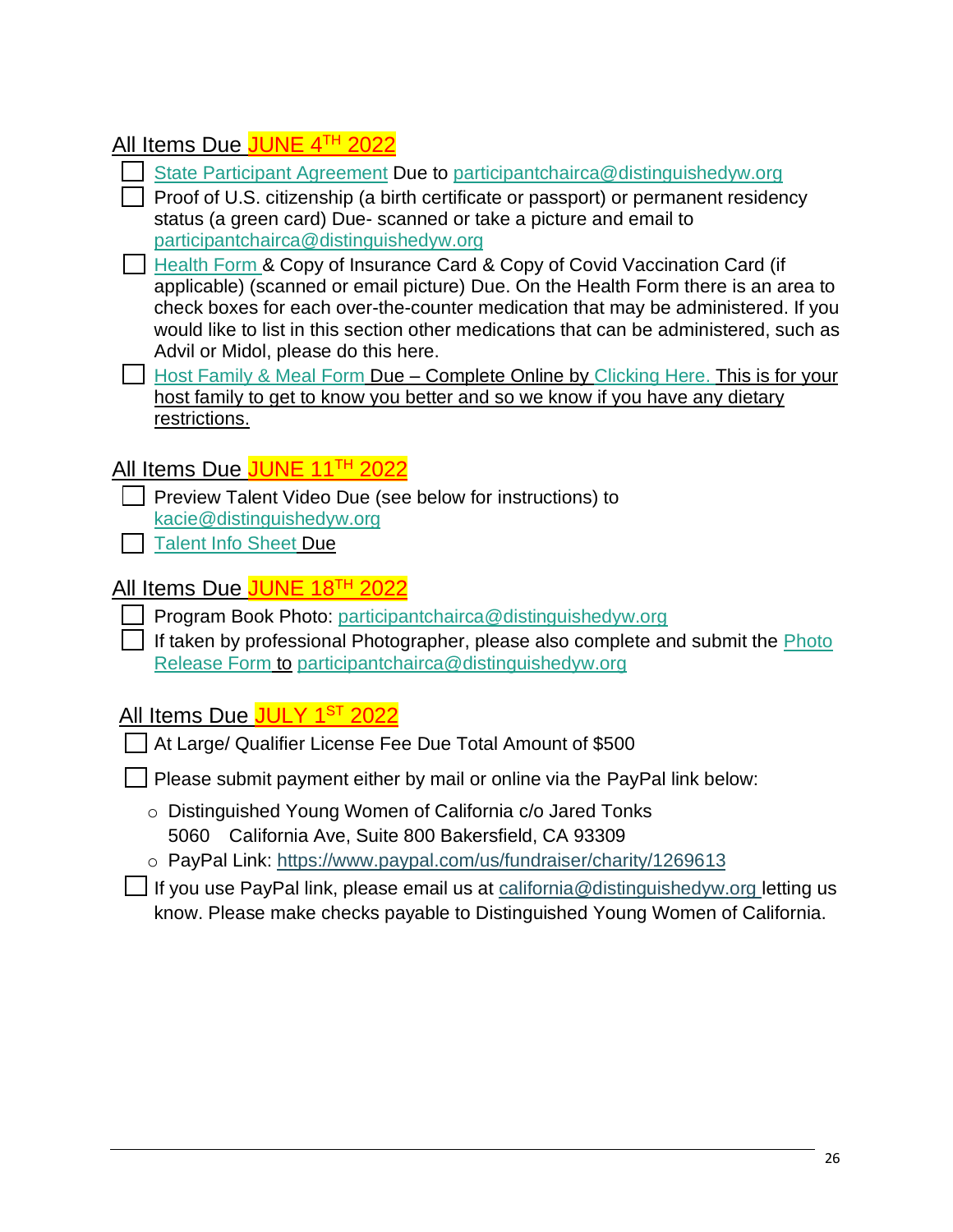\*\* This fee does not apply to local programs who fundraise to pay this fee, if you advanced from a local program, listed below do not pay this fee, your Local Chair has fundraised for this already. If payment is an issue, please contact us directly.

Local Programs:

- Bakersfield
- Cerritos-Artesia
- Delano

• Del Norte

• Los Angeles County

- Shafter
- San Diego County

• Oakdale

## All Items Due JULY 9TH 2022

**□** Online Profile Updates: [www.distinguishedyw.org](http://www.distinguishedyw.org/) Please pay attention to your spelling, punctuation, and grammar - the judges will see exactly what you enter. Do not use quotation marks, ampersands or special symbols (it causes issues with the website).

**EXTER:** Be Your Best Self Essay Due to [participantchairca@distinguishedyw.org.](mailto:participantchairca@distinguishedyw.org)

## All Items Due JULY 16<sup>TH</sup> 2022

• Please take a Covid Test on Saturday July 16<sup>th</sup> and email us a picture and the results of this test after you take it to [california@distinguishedyw.org.](mailto:california@distinguishedyw.org) Please do not put yourself at risk to get the coronavirus Saturday night after you have taken the test.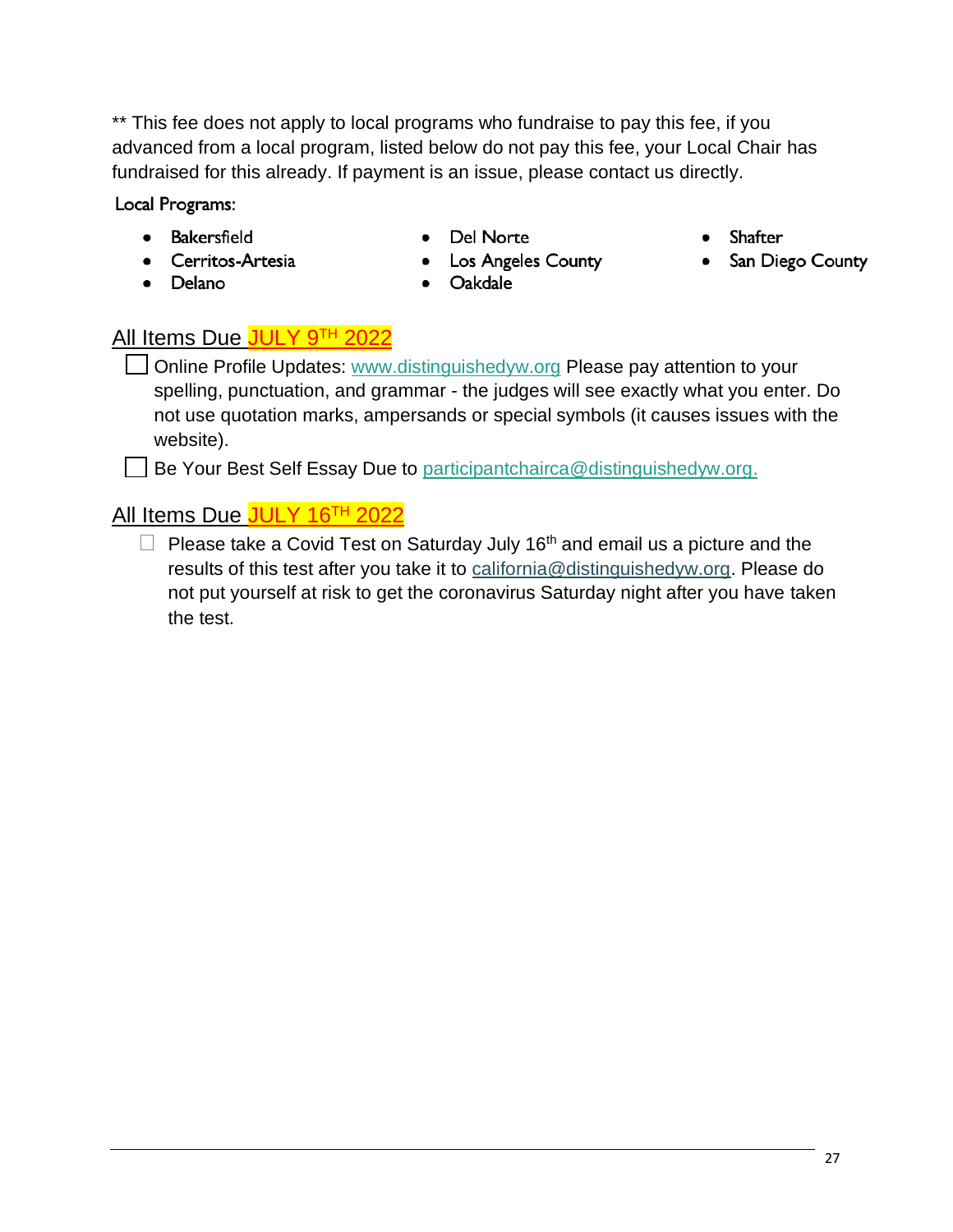### **PACKING LIST**

BY CATEGORY:

**•** Medallion (if you have one) Wear on Arrival Day

**•** Nice/Casual Arrival Day Outfit – Picture Ready!

### INTERVIEW:

- **•** Interview Outfit
- **•** Interview Shoes
- **•** Interview Undergarments
- **•** Interview Hair Necessities
- **•** Interview Jewelry

### TALENT:

- **•** Talent Outfit
- **•** Talent Shoes
- **•** Talent Undergarments
- **•** Talent Hair Necessities
- **•** Talent Jewelry

### SELF EXPRESSION:

- **•** Self Expression Outfit
- **Self Expression Shoes**
- **•** Self Expression Undergarments
- *i* Self Expression Hair Necessities
- **•** Self Expression Jewelry

### FITNESS:

- **Fitness Shoes**
- **•** Fitness Undergarments
- **•** Black Sports Bra
- **•** Fitness Hair Ties for Pulling Hair Back
- **•** Fitness Jewelry (Small Stud Earrings Only)

### REHEARSAL:

- **•** Rehearsal Shirts and/or Tank Tops
- **•** Rehearsal Shoes (we recommend your fitness shoes and a back-up pair)
- **••** Rehearsal Undergarments
- **Rehearsal Hair Ties for Pulling Hair Back**
- **•** Rehearsal Jewelry (Small Stud Earrings Only)